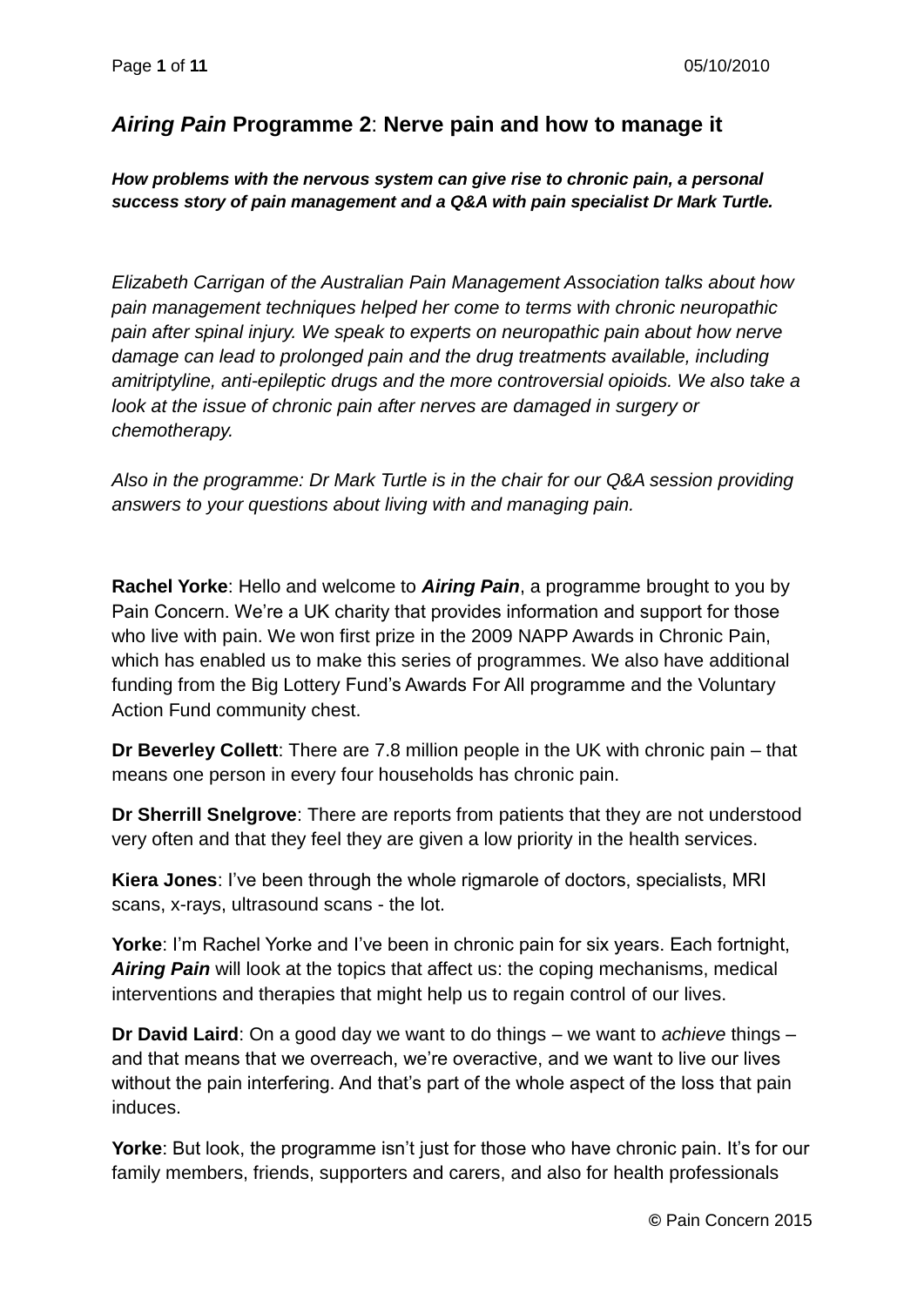who wish to have a better understanding, and share the views and strategies of colleagues and patients.

**Dr Steve Allen**: More and more we're beginning to understand what goes wrong with people who have pain and more and more we can do something to fix that.

**Yorke**: But first a word of caution – that whilst we believe the information and opinions on *Airing Pain* are accurate and based on the best judgements available, you should always consult your health professional, who's the only person who knows you and your circumstances, and therefore the appropriate action to take on your behalf.

Now, in the last edition of *Airing Pain*, Lionel Kelleway outlined some of the basics of pain. Don't forget that you can still download that programme from [www.ableradio.com,](http://www.ableradio.com/) or obtain copies from Pain Concern. I'll give you details on how to contact us later in the programme. Earlier in the month Pain Concern were fortunate to receive a visit from Elizabeth Carrigan. She's founder and secretary of the Australian Pain Management Association. She was diagnosed with chronic pain in 2008 following a spinal injury and the subsequent operations to try and repair the damage.

**Elizabeth Carrigan**: While I was recovering from those operations, the pain wasn't improving. I was having physiotherapy and rehabilitations and those sorts of things. And it was the physiotherapist that said to me, 'Look, there could be nerve damage which is really causing you ongoing pain.' And she referred me back to the surgeon, who then referred me on to a pain specialist.

When I did. I got the appropriate medication which really took away the pain, maybe 30-40 per cent. So I wasn't great, but it was a lot better than it had been. One of the other things that he recommended that I could do if I wanted was to attend a pain management programme, so I did. And that was when things changed around for me. So, it was learning about self-management principles; it was learning about the nature of persistent pain; and it was then applying that pain management regime on a day-to-day basis. So I couldn't let up, I had to do those things daily and I still have to, so it's still a daily management process for me.

**Yorke**: We'll be following Elizabeth Carrigan's progress throughout the programme. But let's explore in a little more depth the point she raised about understanding the nature of persistent pain, particularly the type of pain that affects her and countless others: neuropathic pain.

**Dr Steve Allen**: Neuropathic pain is nerve damage pain, things like shingles pain, diabetic pain; it's a whole wide range of things.

**Blair Smith**: Other types of pain are caused by damage in the tissues – the bone or the skin or the joint. In neuropathic pain, there are abnormal signals being sent through the nervous system up to the brain and it causes a particularly unpleasant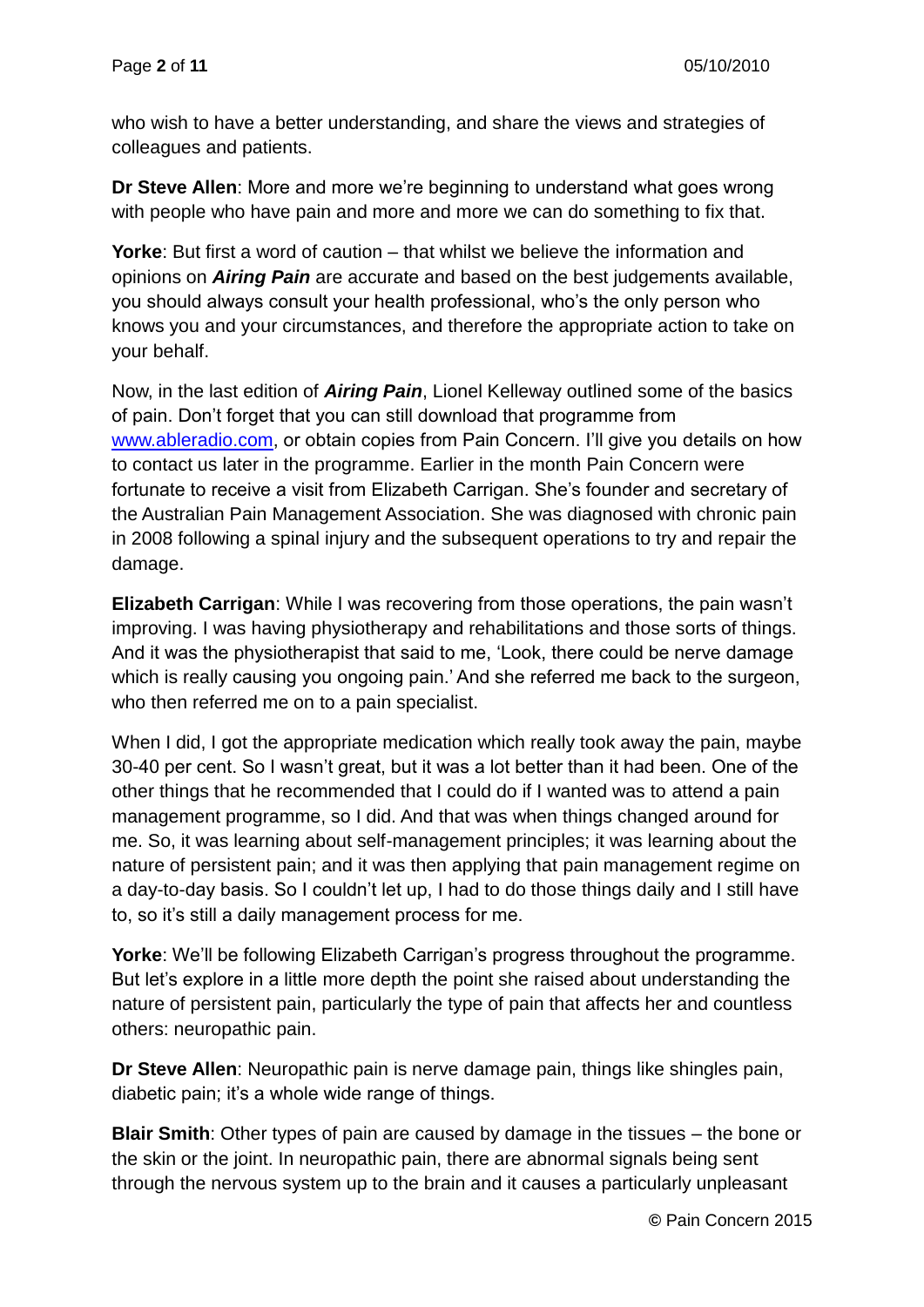sensation which is there all of the time.

**Lionel Kelleway**: The best way I can describe it is that it's like having my hand in a big pan of boiling water and just being unable to take it out.

**Jan Barton**: It felt like somebody had stuck a blender in the back of his leg and turned it on.

**Yorke**: Speaking there were Jan Barton, mother of Sam whose story you'll be hearing in the future; broadcaster Lionel Kelleway; Blair Smith, who is professor of Primary Care Medicine at the University of Aberdeen; and Dr Steve Allen, a consultant in chronic pain management at the Royal Berkshire Hospital in Reading.

I'm Rachel Yorke bringing you this edition of *Airing Pain*. In these programmes, we'll be focusing on topics and questions that you've raised with us. Dr Steve Allen mentioned shingles in connection with neuropathic pain and that's a recurring topic. One questioner has asked: 'Ten weeks ago I developed shingles. Although the rash has gone, I'm still in quite a lot of pain. How long will it last and what can I do?' We phoned consultant anaesthetist and pain specialist Dr Mark Turtle on your behalf.

**Mark Turtle**: The pain that you're experiencing is normally referred to as postherpetic neuralgia. Herpes is the virus which causes shingles – it's actually related to the virus which causes chickenpox. That's thought to be a recrudescence – that is the virus that has lain dormant in the body after an attack of chickenpox suddenly releases itself. What we think happens is that the virus breaks out and you experience a rash, but the virus has a tendency to attach itself to the local nerves, and that's the reason why the rash is localised to a particular part of the body.

Initially, the pain – which sometimes precedes the rash – will be related to the acute activity of the virus. But as that virus calms down again, pain continues and one presumes that that is because the nerve itself has been damaged. And so, the patient then experiences a pain due to nerve damage, which is a type of neuropathic pain. Now, the number of people experiencing this post-herpetic neuralgia declines quite sharply with time over the first six to eight weeks and thereafter that improvement becomes very, very slow. So I'm afraid I've got to give a very nebulous answer as to how long it will be, but there's a jolly good chance at this stage that we're going to have a problem that could last for many months.

Now, the management – well, it's important to go and see your doctor about this and depending on his knowledge or interests, he may need to refer you on to somebody. But just very briefly, simple painkillers – paracetamol, anti-inflammatory drugs or opiate drugs – can be quite helpful; local stimulation techniques such as a TENS machine or a local massage can be quite helpful; there is a specific type of cream called 'capsaicin cream' which can be very useful – it actually is absorbed into the skin and the nerve cells and passes back along them to the spinal cord, where it's said to have an inhibitory effect, but in the meantime it can cause a little irritation. If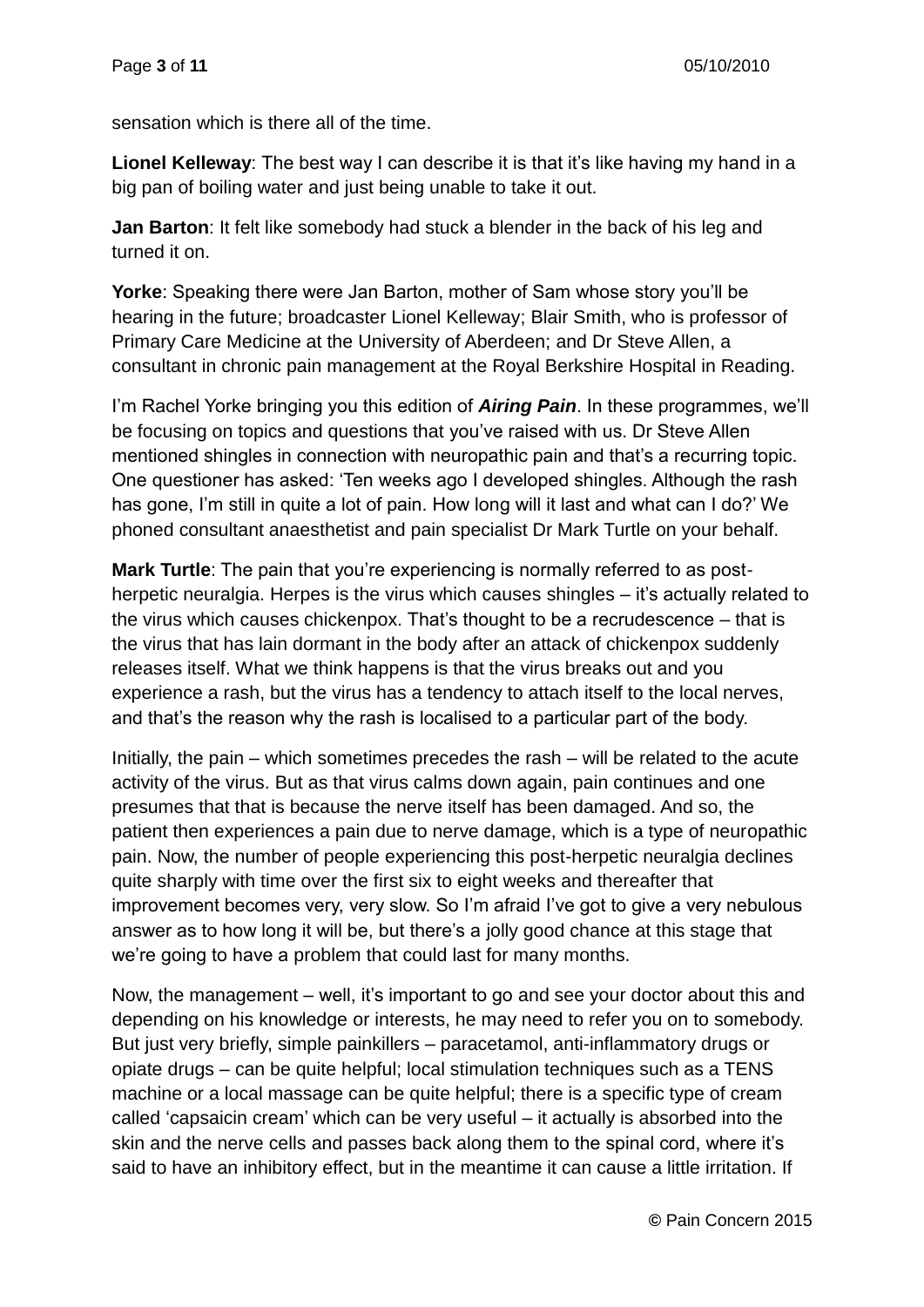the person is experiencing a great deal of sensitivity on the skin, there is a patch called 'Versatis', which contains lignocaine, which is believed to absorb in the skin and counter some of the hypersensitivity of the nerves.

There is possibly a place for local anaesthetic nerve blocks, which temporarily reduce sensitivity, and blocking of particular sorts of nerves called sympathetic nerves. This is quite a specialist procedure, although very easily done by somebody who understands it and does them regularly. It's quite controversial, but there is some evidence to suggest that if these are done within the first few months, they can be quite effective.

There's another group of drugs which can be very effective. Firstly, we have the tricyclic antidepressants, such as amitriptyline, which can be very effective on this type of neuropathic pain and the second group is the antiepileptic analgesics. Two commonly used examples are gabapentin and pregabalin. These are particularly useful if there is a lot of hypersensitivity or if there's lightning momentary shooting pains. Finally, if the drug therapy hasn't really proved to be of any value, we really look at toleration of the situation and this involves a cognitive behavioural-based pain management programme.

**Yorke**: That's Dr Mark Turtle answering your questions about shingles. And don't forget that medical advice specific to you can only be given by your own GP or health professional. You're listening to *Airing Pain*, with me, Rachel Yorke and we're talking about neuropathic pain. Dr Mike Serpell is a consultant in Pain Medicine at the Western General Infirmary in Glasgow.

**Dr Mike Serpell**: Neuropathic pain, by definition, is pain that's caused by damage to the sensory nervous system. So that could be a peripheral nerve injury – such as a laceration at the wrist cutting the median nerve – or it might be something more proximal, what we call 'central neuropathic pain' – such as occurs after spinal cord damage causing paraplegia, or even after a stroke where you're left with postthalamic pain syndrome.

The nerve damage may be cured, it depends on what the lesion was: if it was a laceration, for example, yes, that can heal completely if the nerve is not displaced or it may need resuturing back into place by a surgeon and the chances of recovery are very good. But, generally, nerve injury can be prolonged. Nerves aren't very good at recovery and you can allow up to two years for the nerve to recover, but after two years you're likely to get no further improvements. So up to a degree they are recoverable, but you really need to fully assess that and treat early on.

**Carrigan:** I remember really clearly that first appointment with the neurosurgeon where I roused on a little bit and he said: 'Look, really you'd be in a much better position if you'd come and seen me when you could still walk, rather than just leaving your condition to go on so long and not getting appropriate medical treatment for it.' And I guess that's a little message I'd like to give others: if you've got excruciating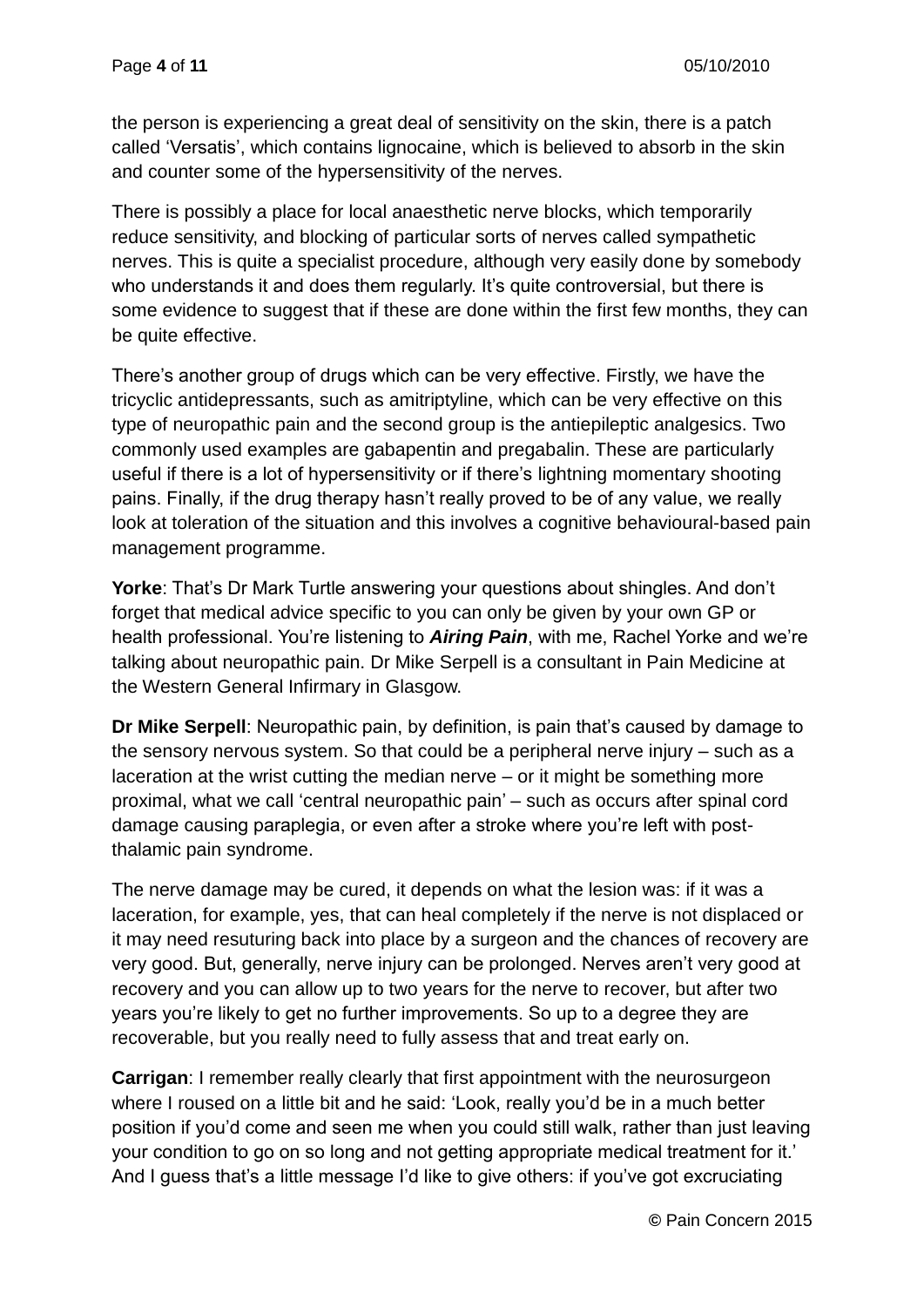pain – which is generally a warning sign in the body that something's wrong – to really act on it, promptly.

**Yorke**: Elizabeth Carrigan. And with that in mind there are several forms of management for neuropathic pain, but let's start with conventional drug treatment. Dr Steve Allen of the Royal Berkshire Hospital in Reading:

**Allen**: For neuropathic pain, normal conventional analgesics are rarely of any benefit, because the physiology's different, the way in which the pain is produced is different. So we've got to use a whole wide range of different drugs, and the posh term for that is co-analgesics. The two common groups are the tricyclic antidepressants, of which amitriptyline is probably the most commonly used, and the antiepileptic drugs.

Now, why are we using antidepressants for pain? Well, it's because it's all to do with the physiology of your brain and the chemicals in your brain that are involved. When you're depressed, you don't have enough in your brain of two chemicals – one's called serotonin; the other one's called noradrenalin – and the antidepressants raise the level of these in the brain and lift the mood and lift the depression. The same two chemicals involved with depression are involved with the bits of your brain which deal with pain. So there's a crossover effect for some patients. Not only are antidepressants an antidepressant, but they can help the pain as well. And interestingly we need probably, what, a tenth, a fifth, of the antidepressant dose to be analgesic. So yes, they're antidepressants, but they're being used in a very, very different way.

With neuropathic pain, the pain's being produced by a sensitive nerve, if you like. The similarity with epilepsy and why we use antiepileptic drugs, is that an epileptic's got a sensitive bit of brain which fires off when there's no need to do so and stimulates the brain to produce a fit. So you damp down selectively that very highlysensitive area with antiepileptic drugs. If your pain's being produced by a very sensitive pain nerve, then you can use the same drugs to damp down that pain nerve and try and reduce the patient's pain.

And there are a wide range of those again that we use. When I first started, the common ones were drugs called carbamazepine, sodium valproate and epilim, which weren't particularly useful. The best thing that happened to neuropathic pain in the last ten years was a group of drugs – one's called gabapentin and the other one's called pregabalin. And it's just to do with the way they work – they're much better at what they do and they're much better at controlling the neuropathic pain.

**Yorke**: Dr Steve Allen. Now, one group of drugs often used to relieve acute pain is opioids but their use for neuropathic pain is more controversial. Dr Mike Serpell:

**Serpell**: Opioid medications are painkillers derived from opium, which is the morphine base. So they're a combination of different drugs. The most commonly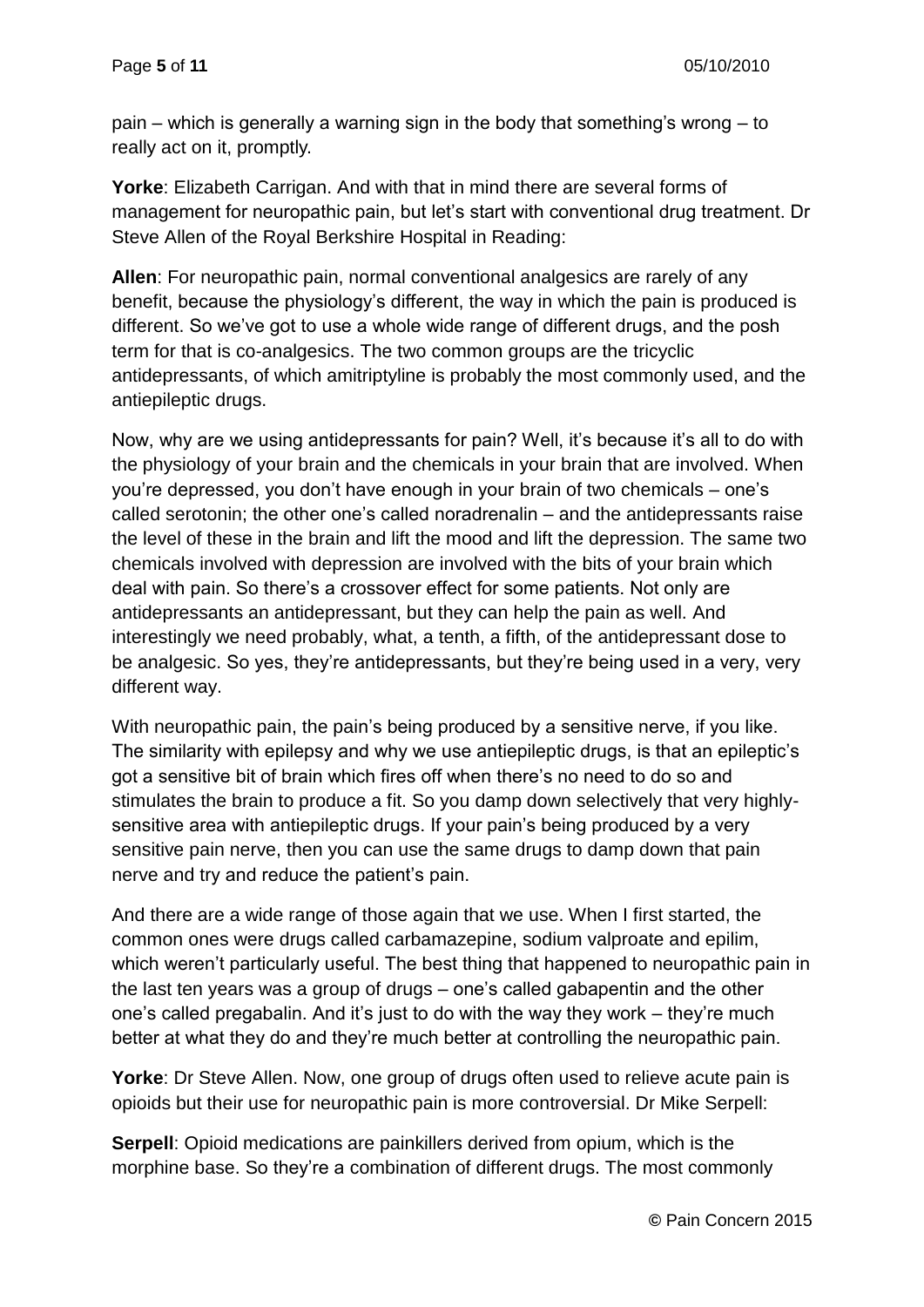used ones that people might be familiar with are the names of codeine and morphine. Some pains are more responsive to opioids; inflammatory pain is more responsive than neuropathic pain, but even neuropathic pain is responsive to a degree. Some types of neuropathic pain are less responsive than others; for instance, central neuropathic pain is much less responsive. So partly it's the pain model, but also partly it's the patient.

There are certain risks with everything in life. The risks with opioids are obviously the well-known pharmacological side-effects of opioids which are well documented, things like constipation, nausea, drowsiness. But there are other side-effects which we're not quite sure about in the long-term use, such as effects on the immune system, the hormonal system…

There's always the risk of addiction and we are very mindful of that. But I think there is a fundamental misunderstanding about opioids. Step two opioids like codeine and dihydrocodeine are probably used far in excess, certainly for chronic pain. I think they're fine for acute pain, but for chronic pain, I think there needs to be a reevaluation of how we prescribe them. And the new British Pain Society guidelines go some way to doing that. But we need to keep the work up, keep on researching it and keep on improving the education and the monitoring of how we prescribe opioids to make sure that we are continually getting feedback and improving the way that they are administered.

But opioids are one form of analgesic – there are many other types of analgesics and generally opioids are used as one of the last types of analgesics because of the very issues of them. And so there are plenty of other analgesics. And it's our job really as a pain clinic service to make sure that patients are exposed to everything appropriate before they come to opioids, unless there's a particular reason for opioids being used very early on.

**Allen**: It's sometimes actually very difficult to know which is the best treatment and certainly there are no hard and fast rules. Yes, perhaps for neuropathic pain, tricyclic antidepressants and anti-epileptics would be the first line drug of choice, but you can't always say this is the best treatment for any particular condition. Now, there are arguments between experts about what you should do first and there are many of my colleagues who like injecting, there are many of us who find a different approach and we use drug treatments first.

My viewpoint is that if we're going to try and treat chronic pain better, we have to do that earlier and better in the community. Now that means, really, drugs have to be – pharmaceuticals have to be – your first line treatment, and psychology; because you can't do complex injections in general practice. Now, I'm not saying drug treatment helps everybody, but it will help quite a large number of people who are undertreated. If you can treat them in the community, possibly with drug therapy first, then I think you're going to advance things more quickly.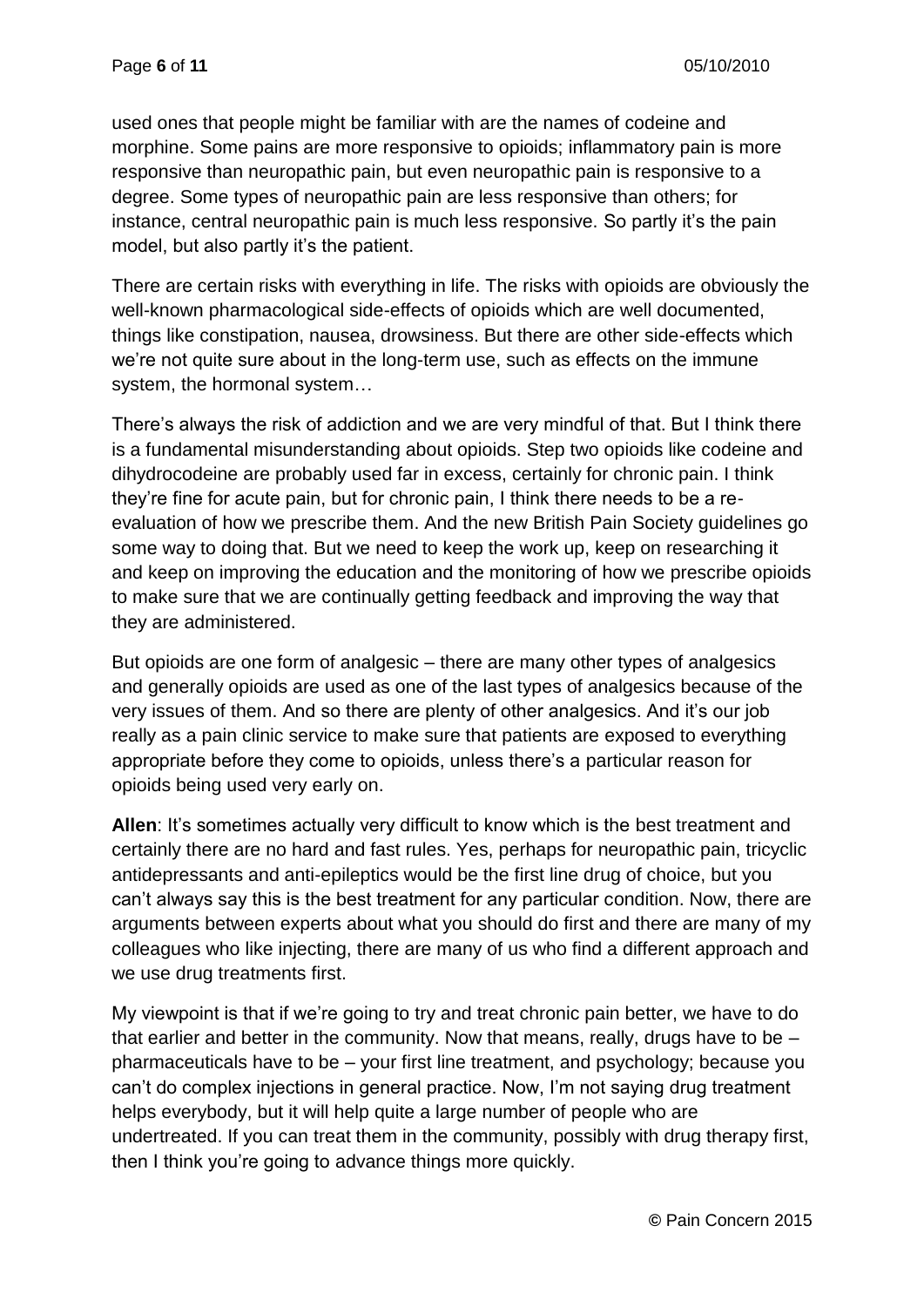**Carrigan**: Most people I know with chronic pain need some degree of medication or there might be medical procedures, but there's a whole other sort of role that I think you can take on yourself. And it is about managing a long term condition and learning to do that takes time and patience and also education. So if you have the opportunity to do a pain management programme, I'd strongly advise anyone listening to do that. It is difficult on a daily basis to get off to those programmes, but you'll meet other people with similar long-term painful conditions and you can get some strength from other people.

You can also learn lots and lots of skills. So those skills will be about relaxation, they'll be about pacing, they'll be about planning ahead and getting to know what pain is all about and how it's changed your central nervous system.

And it sounds a bit extraordinary that your body can do that. But when it does do that, you need to do things to calm down and quieten that central nervous system. So at the end of the day, you're telling it that really there's nothing for it to get excited and worried about. It's a bit like having a fire alarm going off in your body even though there's no fire – the smoke detector, the alarm, just won't stop ringing. So you've got to do things to tell your body that there isn't a fire there and quieten it down.

And you can have a good quality of life even though you've got pain and you can get that pain down to five, or below, out of ten, I think, with self-management techniques and with medical intervention.

**Yorke**: That was Elizabeth Carrigan of the Australian Pain Management Association. This edition of *Airing Pain* is presented by me, Rachel Yorke. And we'll stay with the subject of neuropathic pain, but move on to how it affects some cancer sufferers. Paul Farquhar-Smith is a consultant at the Royal Marsden Hospital in London. He was involved in writing the British Cancer Pain Guidelines, which is for all health professionals, and there's also a version for patients.

**Dr Paul Farquhar-Smith: It's estimated in studies... it's been shown that after** breast cancer surgery, up to about 50 per cent of women get a chronic post-surgery pain. And when you imagine the number of patients having breast cancer surgery, this is a large problem. And, indeed, I would say about half of my patients I see in the clinic have this sort of problem.

There is also the chemotherapy-induced neuropathic pain, and that varies very much depending on what sort of chemotherapy agent you had. There's some that you're very unlikely to get nerve pain from, and others that you are quite likely to get nerve pain from. The one I'm thinking about is the so-called 'Velcade', which is the treatment for myeloma, and that has a pretty high instance – about 35 per cent of people get significant nerve pain, or nerve problem, that may include pain after their treatment.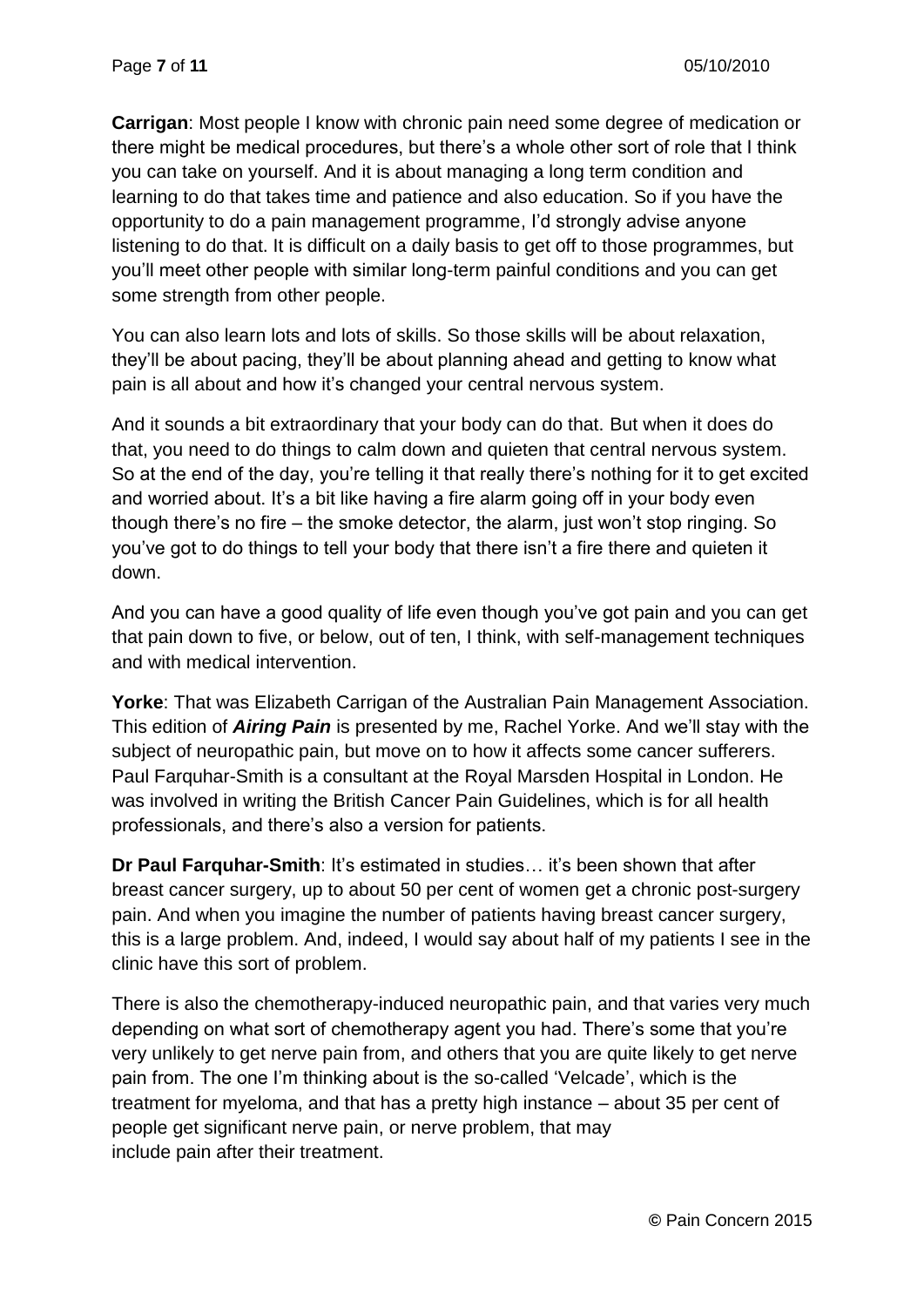**Yorke**: Dr Julie Bruce is a senior research fellow at the University of Aberdeen. She has a particular interest in the risk factors for chronic pain following surgery. One study focused on women who had undergone surgery for primary breast cancer.

**Dr Julie Bruce**: Three years after the operation we found that 40 per cent of women reported chronic post-surgical pain. Then we followed up this cohort of women nine years after their original operation and we found that of those who had pain, half of them still had symptoms nine years post-operatively. And for the other half, they had got better. We were able to look at quality of life, and compare quality of life scores, and we found that, unsurprisingly, the women whose pain had resolved, their quality of life had improved, whereas for the ladies who still had the pain, their quality of life scores were lower than you would expect.

**Farquhar-Smith**: These women who come for example with the post-breast cancer surgery pain, they often think that it's a recurrence of the disease because they don't understand how they can have pain in an area that's completely healed up and there's no reason for them to have pain. We know that there's a good reason why these people have pain, because of the alterations in the nerves that have been interrupted and bothered by the operation.

So it's a type of nerve damage – the small nerves around the area that's been affected by the surgery. And these nerves get upset and think they have got pain when there's no reason to have pain. And these nerves can carry on feeling like this for months or even sometimes years after the surgery.

There are quite a few effective treatments that can address this, and these are usually the same sorts of treatments as we use for other types of nerve pain, such as the antidepressants – not being used as an antidepressant but as a specific antinerve pain medicine – and anticonvulsants – and, again, not being used because we think anyone's got epilepsy, but because they try and calm this over-activity of these bothered and damaged nerves.

**Bruce**: There are a number of things that can happen during an operation so that nerves can be damaged or they can be cut and often this is an important part of the operative process. So, for example, if surgeons are trying to remove the tumour, they have to ensure that the whole tumour has been removed and this may involve dissection or cutting of the major nerves and this is essential to achieve full recovery.

But the unusual thing is that, even though a group of patients are subjected to the same procedure or broadly similar procedures, we know that for a third of patients that they have symptoms post-operatively. Yet for the other two-thirds, they recover without any problems. So we have to learn more about why these differences occur. So, really, the research is trying to focus on being able to predict who might be likely to have a poorer outcome, to see whether we can help try and prevent this condition occurring.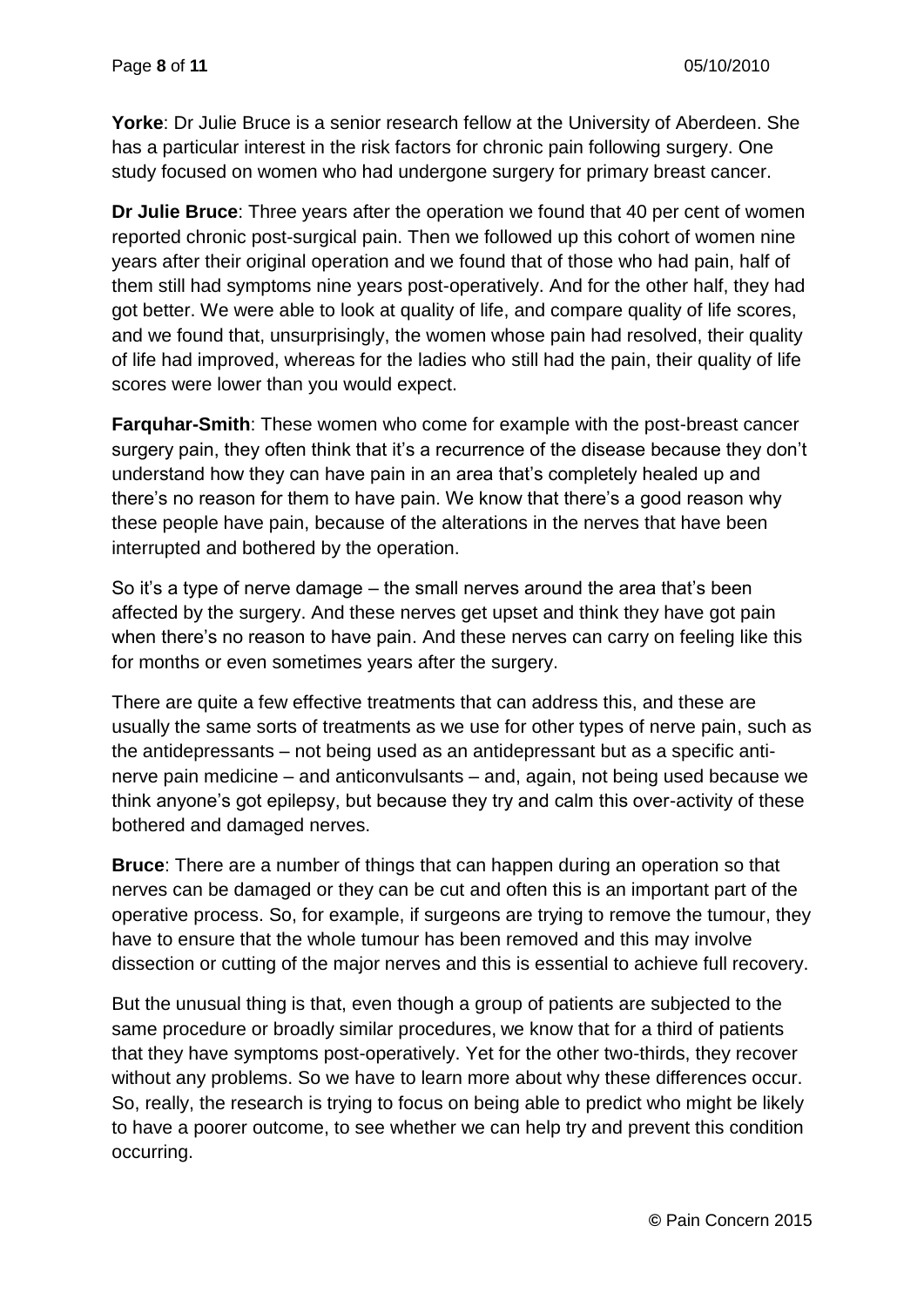**Farquhar-Smith**: The treatments for cancer pain are very varied and we have what we call a multi-disciplinary, multi-factorial approach. So, the pharmacological side, the medicines and tablets, is only one element of the whole picture, including psychological support, physiotherapy, operational health, palliative care input. And all these things act together to try and address the pain, because the pain is not just the electrical conduction down nerves that cause the brain to recognise pain – the pain is a human cognitive emotional experience and we have to address that in the treatment of it.

**Yorke**: Paul Farquhar-Smith. Before him we had Julie Bruce.

Back to our message board and one question we get asked frequently – and one that has no doubt been asked by the 7.8 million people with pain – is quite simple: 'where can I go for help?' Answering your questions today is president of the Welsh Pain Society, Dr Mark Turtle.

**Turtle**: The most important contact point is your local general practitioner. He is the key to it. He can give you a fair amount of support, he can tell you what services there are locally to access once it is established that there's nothing important that we need to miss. And, for example, if you want to go to the pain clinic or some other hospital or facility, he can arrange access.

Most pain clinics will take people who are referred from their own general practitioner. There are a few that will take people off the street, but not all that many. There are also a few that will only take people from other specialists within the hospital. If you do have any difficulty, it's worthwhile phoning, for example, NHS (National Health Service) Direct, who can tell you what facilities there are locally, and if they are able to actually give details of the local pain clinic, you can go back to your general practitioner and say: 'This is the local pain clinic, to which you, my general practitioner, have access. Please can you make a referral?'

**Yorke**: That was Dr Mark Turtle, one of our panel of experts who will answer your questions. So please do contact us at Pain Concern via our website, painconcern.org.uk, Facebook, twitter, email or good old-fashioned pen and paper.

And, finally, just to prove that you *can* have a fulfilling life, even with chronic pain, we've been following the progress of Elizabeth Carrigan – from debilitating pain two years ago to her arrival this summer at Pain Concern's offices near Edinburgh. So has her pain-management strategy been successful?

**Carrigan**: Well, I'd like to think that, given I've travelled from Brisbane in Australia to Edinburgh in Scotland that it's been relatively successful, because one year ago even, I wouldn't have contemplated a trip like this. It was just not on my horizon. I would have thought it was far too difficult a challenge and if I'd set it as a goal, I would have thought it was quite unrealistic. So, in a year, I have made quite dramatic improvement.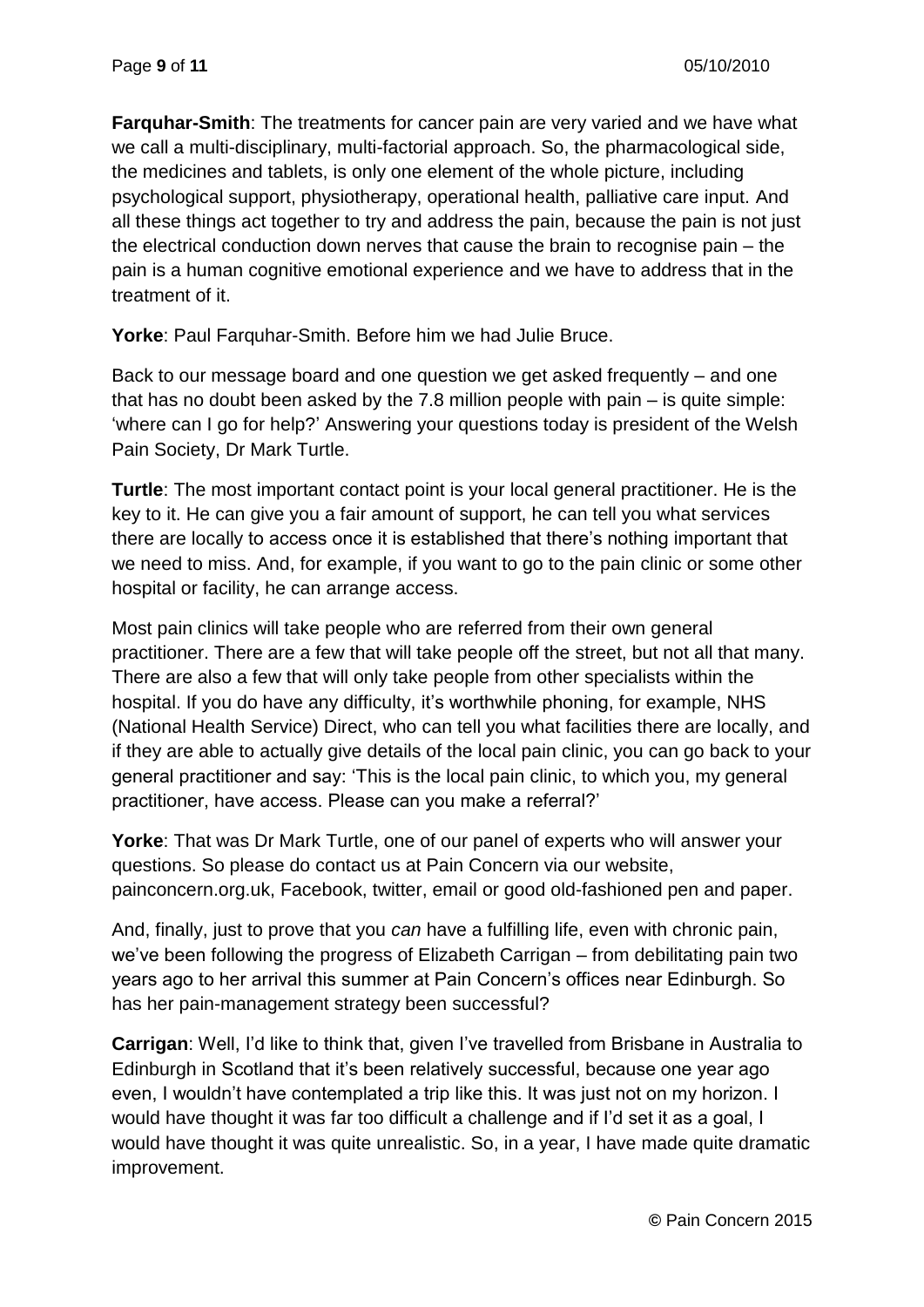And it's a daily challenge and it's a daily management process. So, for me, that starts as early as, you know, 6-6:30. So I wake up and I actually take medication then. The mornings are actually very difficult for me; it's when I have sort of most pain, so I don't move until the medication has really taken effect. But during that time – about half an hour later – I'll start doing some stretching exercises and then I'll plan the day.

And generally I plan it so that I'm staying within my physical limitations. I'll also make sure that I've set aside some time, generally between five and six, when I rest: so I'll do some relaxation and again some stretching exercises during that time. I make sure I eat quite healthily and generally stay active and fit. And then at night-time I take the medication again so I can get up and get dinner ready and do all those sort of things that we've got to do in the evening because life doesn't stop.

But I always plan something nice for myself at the end of that day too. So I don't know whether this is going to help anybody else, but I used to wear lots of browns and greys and blacks and things, but I just find since having chronic and persistent pain, just being able to dress up in brighter colours really helps as well.

**Yorke**: Elizabeth Carrigan, founder and secretary of the Australian Pain Management Association. This edition of *Airing Pain* has been presented by me, Rachel Yorke, and I'd like to end with two observations about pain management from Elizabeth Carrigan and Dr Steve Allen.

**Allen**: Very often we can't reduce the actual intensity of a patient's pain, but what we *can* do is help them to cope better. Now that may be me on my own talking to the patient, it may be through more formal psychology, pain management or whatever.

So I think what we should never do is just take the reduction in pain as itself to be the only sign of success. It's all about what we call 'quality of life'. And to be honest when we used to go to international meetings ten years ago and you said the words 'quality of life', people laughed at you. And now they don't. And that's been a huge change in the last ten years – that we need to look at the patient as a human being and as a whole.

**Carrigan**: The quality of life can still be very high. So you can still do fabulous things like go on holiday overseas, you can still do things that benefit the community. So your work life might be very different, but it will still be a positive life.